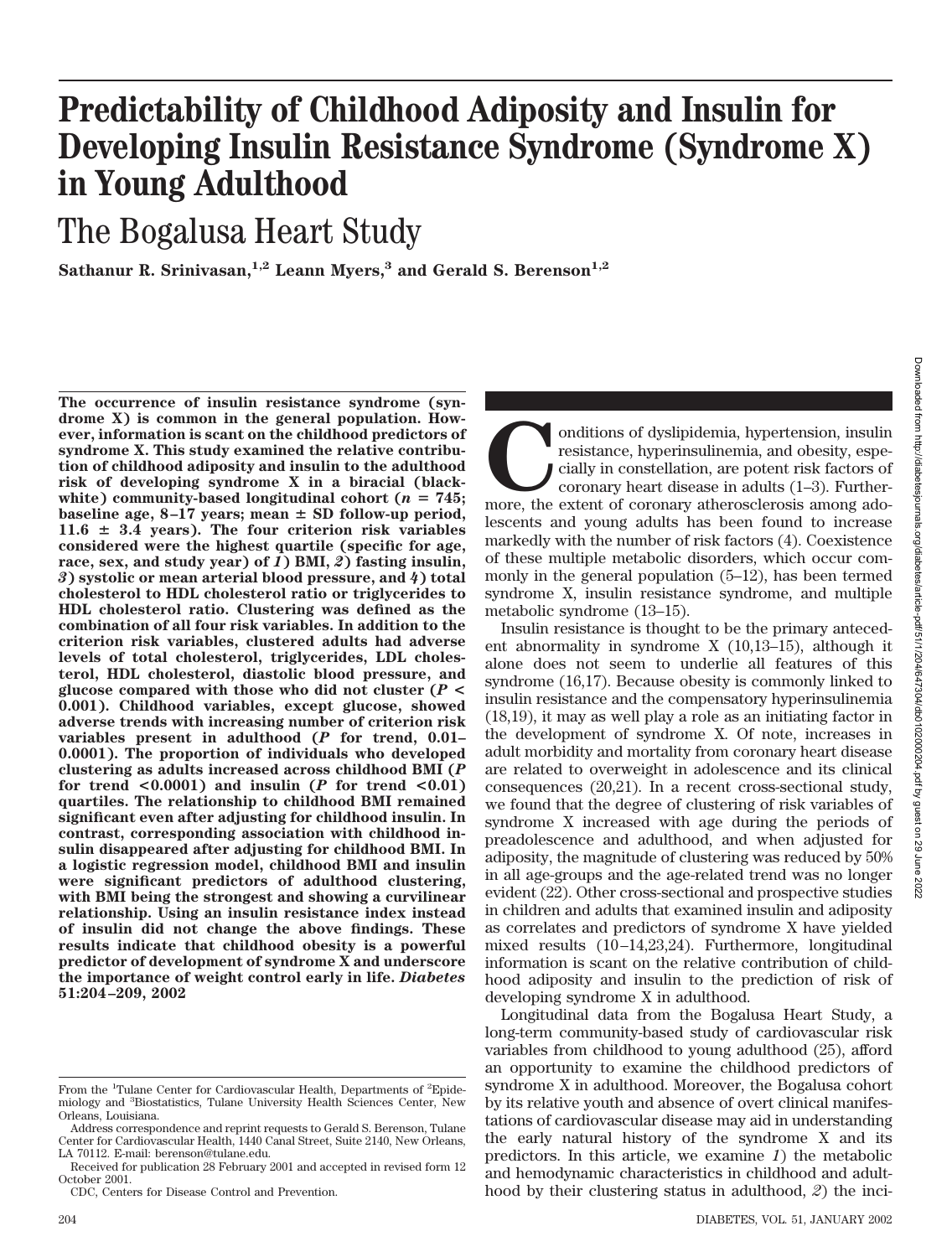dence of clustering of the four traditional components of syndrome X in adulthood by childhood adiposity and insulin levels, and *3*) a predictive model of adulthood clustering based on childhood risk variables.

### **RESEARCH DESIGN AND METHODS**

**Study population.** The biracial (65% white and 35% black) population of the Bogalusa Heart Study consists of all school children aged 5–17 years and eligible young adults aged 19–38 years living in the semirural community of Bogalusa, Louisiana. Between 1978 and 1996, five cross-sectional surveys of school children and five surveys of young adults who were examined previously as children and residing in the community were conducted. The participation rate was  $\sim80\%$  for the children and 60% for the young adult cohort.

The study cohort was selected from 4,262 children (50% male and 65% white) and 2,324 adults (41% male and 69% white) who participated in cross-sectional studies and met the following criteria: *1*) overnight fasting; *2*) no missing data on the variables of interest; *3*) absence of reported pregnancy, diabetes, hypertension, or dyslipidemia and use of medications for conditions of diabetes, hypertension, and dyslipidemia; and *4*) participated in the surveys both as a child aged 8–17 years and as an adult aged 19 years or above. When the individuals participated in the multiple screenings as children and adults, the earliest childhood screening and most recent adulthood screening data were used to maximize the follow-up interval. Accordingly, 745 individuals (39% male and 67% white) with a mean  $\pm$  SD follow-up interval of 11.6  $\pm$  3.4 years were selected for the study.

**General examinations.** Identical protocols were used by trained examiners across all surveys (26). Participants were instructed to fast 12 h before the screening, and compliance regarding fasting was determined by an interview on the morning of examination.

Height and weight were measured twice to  $\pm 0.1$  cm and to  $\pm 0.1$  kg, respectively. As a measure of overall adiposity, the BMI (weight in kilograms divided by the square of the height in meters) was used. Systolic and diastolic (fourth phase for children and fifth phase for adults) blood pressure levels were measured in six replicates by two randomly assigned nurses on the right arm of participants in a relaxed, sitting position. Mean arterial pressure was calculated as diastolic blood pressure plus one third pulse pressure.

**Laboratory analyses.** From 1978 to 1986, cholesterol and triglyceride levels were measured using chemical procedures on the Technicon AutoAnalyzer II (Technicon Instrument, Tarrytown, NY) according to the Laboratory Manual of the Lipid Research Clinics Program (27). Since then, these variables have been determined by enzymatic procedures on the Abbott VP instrument (Abbott Laboratories, North Chicago, IL). Serum lipoprotein cholesterol levels were analyzed by a combination of heparin-calcium precipitation and agaragarose gel electrophoresis procedures (28). Both chemical and enzymatic procedures met the performance requirements of the Lipid Standardization Program of the Centers for Disease Control and Prevention (CDC; Atlanta, GA). The laboratory is being monitored for precision and accuracy of lipid measurements by the agency's surveillance program. Measurements on CDCassigned quality control samples showed no consistent bias over time within or between surveys. Intraclass correlation coefficients (a measure of reproducibility of the entire process from blood collection to data processing) between the blind duplicate values ranged from 0.93 to 0.98 for total cholesterol, 0.91 to 0.99 for triglycerides, 0.94 to 0.98 for LDL cholesterol, and 0.94 to 0.98 for HDL cholesterol. The ratio of triglycerides to HDL cholesterol or total cholesterol to HDL cholesterol was used as a measure of dyslipidemia because these ratios reflect the combination of high triglycerides or high non-HDL cholesterol and low HDL cholesterol levels characteristic of syndrome X (13).

Plasma immunoreactive insulin was measured by a commercial radioimmunoassay kit (Phadebas; Pharmacia Diagnostics, Piscataway, NJ). This insulin assay has  $41\%$  cross-reactivity with proinsulin and  $\leq 0.2\%$  crossreactivity with C-peptide. High cross-reactivity of the insulin assay with proinsulin should not affect the insulin measurements because proinsulin is secreted in very low concentrations relative to insulin in individuals without diabetes. The detection limit of insulin level was  $2.0 \mu U/ml$ . From 1978 to 1991, plasma glucose was measured by a glucose oxidase method using a Beckman glucose analyzer (Beckman Instruments, Fullerton, CA). Since then, it has been measured enzymatically as part of a multichemistry profile. Any bias between the glucose analyzers should be minimal because both used the glucose oxidase method. Furthermore, the cutoff points used for risk variables, including glucose, were study year–specific. The intraclass correlation coefficients between the blind duplicate values ranged from 0.94 to 0.98 for insulin and 0.86 to 0.98 for glucose.

#### TABLE 1

Baseline characteristics of selected versus not selected individuals from the original study participants

|                                    | Selected                      | Not.<br>selected |
|------------------------------------|-------------------------------|------------------|
| $\boldsymbol{n}$                   | 745                           | 3,517            |
| Age (years)                        | $12.7 \pm 0.09$ §             | $11.1 \pm 0.04$  |
| BMI $(kg/m^2)^*$                   | $18.7 \pm 0.14$ †             | $19.1 \pm 0.06$  |
| Systolic BP $(mmHg)*$              | $103.6 \pm 0.33$ <sup>+</sup> | $102.5 \pm 0.15$ |
| Mean arterial pressure (mmHg)*     | $76.5 \pm 0.28$               | $75.5 \pm 0.12$  |
| Insulin $(\mu U/ml)^*$             | $9.6 \pm 0.65$                | $10.5 \pm 0.29$  |
| Total cholesterol/HDL cholesterol* | $3.1 \pm 0.25$                | $3.4 \pm 0.11$   |
| Triglycerides/HDL cholesterol*     | $1.1 \pm 0.92$                | $1.1 \pm 0.42$   |

Data are means  $\pm$  SE. \*Adjusted for age, race, and sex;  $\uparrow P$  < 0.01;  $\sharp P < 0.001$ ;  $\sharp P < 0.0001$ .

**Statistical analyses.** All analyses were performed using SAS software (version 8.0). The percentile (75th) used as cutoff point to define adverse level was age-, race-, sex-, and study year–specific. The four metabolic and hemodynamic variables considered as components of syndrome X were the highest quartile of *1*) BMI, *2*) fasting insulin, *3*) systolic or mean arterial blood pressure, and *4*) total cholesterol to HDL cholesterol ratio or triglycerides to HDL cholesterol ratio. Clustering was defined as coexistence of all four criterion risk variables.

Analysis of variance methods and exact binomial methods were used to assess differences between clustered and nonclustered participants. Trend analysis was used to assess whether childhood risk variable levels differed as a function of the number of adulthood risk criterion risk variables  $(0-4)$ , after adjustment for age at baseline, sex, and race. Orthogonal polynomial coding was used in logistic regression to determine whether the childhood status (quartiles) of BMI or insulin was significantly associated with the incidence of clustering (as already defined) in adulthood. Only participants who were free of clustering in childhood ( $n = 718$ ) were included in this analysis.

Childhood variables were standardized using the formula  $(x_i - x_{\text{mean}})/s$ , where  $x_i$  is the risk variable level,  $x_{\text{mean}}$  is the mean, and *s* is the SD. Means and SD were sex-, race-, age-, and study-specific. Each resulting score can be interpreted as an SD from the mean, with a score of 0 equal to the mean for that of sex, race, age, and study. These standardized scores were used as predictors of adulthood clustering in a stepwise logistic regression model. Only those covariates that improved the model significantly  $(P < 0.05)$  were allowed to enter the model, and all interactions were available for entry as appropriate. The fit of the final model was assessed using the Hosmer-Lemeshow goodness-of-fit statistic, and the final model did fit well ( $P \approx 0.87$ ).

### **RESULTS**

**Baseline characteristics of selected cohort.** Baseline age and levels of criterion risk variables of syndrome X for selected versus not selected individuals from the original study participants are given in Table 1. Children who were selected for the study were older and had lower BMI and higher systolic blood pressure and mean arterial pressure than those who were not selected. However, these differences, although significant, were small. The values for insulin, total cholesterol to HDL cholesterol ratio, and triglycerides to HDL cholesterol ratio were not significantly different between the groups.

**Risk variables by clustering status.** As in our previous cross-sectional findings from the Bogalusa population (22), the magnitude of clustering of adverse levels of criterion risk variables of syndrome X in the study cohort was significantly higher in adulthood than in childhood  $(6.4 \text{ vs. } 3.6\%; P < 0.01).$ 

In the study cohort, clustered and not clustered adults were, on average, 12.8 and 12.7 years old at baseline and 25.1 and 24.3 years old at follow-up, with no significant age difference between the groups at baseline or follow-up. Furthermore, 4, 25, 65, and 6% of subjects had, respec-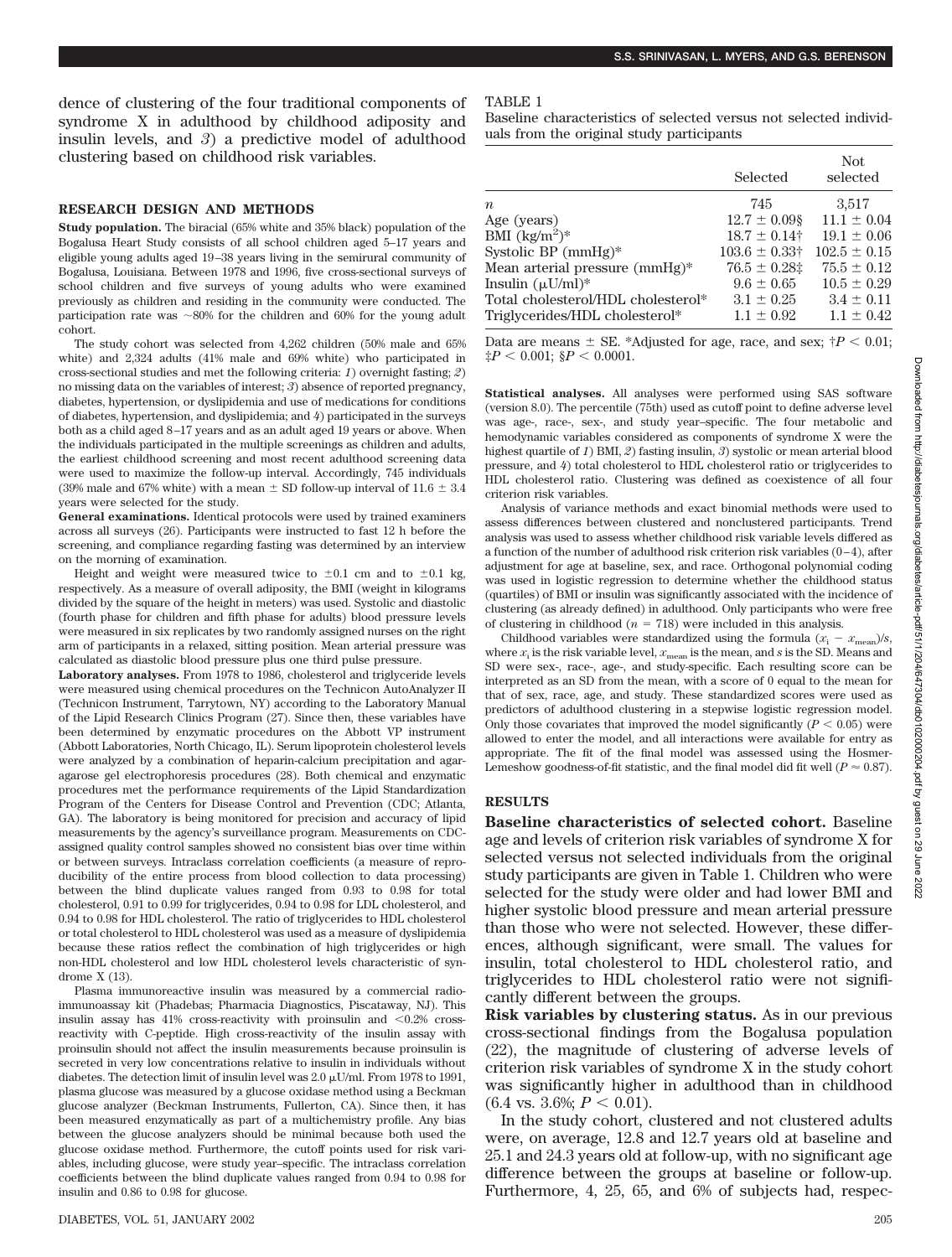### TABLE 2

Adulthood levels of risk variables by clustering status\*

|                                    |                        | Means SD         | % Participants in top quartile |               |
|------------------------------------|------------------------|------------------|--------------------------------|---------------|
| Risk variables                     | Clustered <sup>†</sup> | Not clustered    | Clustered <sup>±</sup>         | Not clustered |
| $\boldsymbol{n}$                   | 48                     | 697              | 48                             | 697           |
| BMI $\frac{\text{kg}}{\text{m}^2}$ | $38.5 \pm 6.3$         | $25.6 \pm 5.9$   | 100.0                          | 19.1          |
| Insulin $(\mu U/ml)$               | $29.0 \pm 16.2$        | $11.4 \pm 8.8$   | 100.0                          | 16.6          |
| Glucose $(mg/dl)$                  | $87.6 \pm 14.4$        | $79.0 \pm 12.8$  | 56.3                           | 21.7          |
| Systolic blood pressure (mmHg)     | $122.8 \pm 8.5$        | $109.0 \pm 9.2$  | 87.5                           | 19.5          |
| Diastolic blood pressure (mmHg)    | $81.1 \pm 8.2$         | $70.5 \pm 7.4$   | 75.0                           | 20.2          |
| Mean arterial pressure (mmHg)      | $95.0 \pm 7.5$         | $83.3 \pm 7.3$   | 81.3                           | 20.3          |
| Cholesterol (mg/dl)                |                        |                  |                                |               |
| Total                              | $204.8 \pm 45.4$       | $179.3 \pm 35.1$ | 43.8                           | 23.0          |
| <b>LDL</b>                         | $133.8 \pm 33.7$       | $112.8 \pm 30.6$ | 37.5                           | 21.4          |
| <b>HDL</b>                         | $39.6 \pm 8.3$         | $51.0 \pm 12.7$  | 50.0                           | 17.1          |
| Triglycerides (mg/dl)              | $193.0 \pm 142.6$      | $96.2 \pm 58.7$  | 81.3                           | 20.2          |
| Total cholesterol/HDL cholesterol  | $5.5 \pm 2.7$          | $3.7 \pm 1.2$    | 83.3                           | 20.1          |
| Triglycerides/HDL cholesterol      | $5.2 \pm 4.0$          | $2.1 \pm 1.8$    | 83.3                           | 20.2          |

Data are means  $\pm$  SD. \*Clustering of adverse levels ( $\geq$ 75th percentile specific for age, race, sex, and survey year) of insulin, BMI, systolic blood pressure or mean arterial pressure, and total cholesterol/HDL cholesterol or triglycerides/HDL cholesterol. The latest adult measurements were used;  $\dagger$ clustered  $>$  not clustered, all  $P < 0.0001$ ;  $\ddagger$ more than expected by chance alone, all  $P < 0.01$ .

tively,  $\leq 6$  years, 6–10 years, 11–15 years, and  $>15$  years of follow-up from childhood to adulthood, with no significant difference between clustered and not clustered groups in this regard. Also, there was no evidence of race and sex differences in the frequency of clustering, suggesting that the degree of clustering was similar in blacks and whites and in males and females. Therefore, additional analyses were performed on the total sample to improve statistical power.

As adults, the participants who displayed clustering had significantly higher mean levels of all variables listed in Table 2 compared with those who showed no such clustering, as one would expect. Furthermore, significantly higher percentage of clustered (versus not clustered) participants were located in the top quartile of glucose (56.3 vs. 21.7%), total cholesterol (43.8 vs. 23.0%), triglycerides (81.3 vs. 20.2%), LDL cholesterol (37.5 vs. 21.4%), HDL cholesterol (50.0 vs. 17.1%), and diastolic blood pressure (75.0 vs. 20.2%), although levels of these variables per se were not included as the criterion risk variables in the definition of clustering.

Mean levels of variables in childhood by number of criterion variables present in adulthood are given in Table 3. Childhood levels showed significant positive trends in BMI, insulin, systolic and diastolic blood pressures, mean arterial pressure, total cholesterol, LDL cholesterol, triglycerides, total cholesterol to HDL cholesterol ratio, and triglycerides to HDL cholesterol ratio and a negative trend in HDL cholesterol with increasing number of criterion risk variables in adulthood. However, levels of glucose in childhood showed no such significant trend.

**Incidence of clustering in adulthood.** The effect of childhood BMI and insulin status (quartiles) on the development of clustering in adulthood is shown in Fig. 1. There were no significant interactions by race or sex in the above relationships. Significant positive trends were noted be-

TABLE 3

Mean levels of risk variables in childhood by number of criterion risk variables present in adulthood\*

| Childhood risk variable <sup>†</sup> | Number of criterion risk in adulthood: |         |                |       |       |             |
|--------------------------------------|----------------------------------------|---------|----------------|-------|-------|-------------|
|                                      | $\theta$                               |         | $\overline{2}$ | 3     | 4     | $P$ (trend) |
| $\boldsymbol{n}$                     | 310                                    | 208     | 112            | 67    | 48    |             |
| BMI $\frac{kg}{m^2}$                 | 18.3                                   | 19.0    | 21.0           | 23.0  | 23.6  | 0.0001      |
| Insulin $(\mu U/ml)$                 | 8.4                                    | 8.2     | 10.9           | 14.1  | 13.6  | 0.0001      |
| Glucose (mg/dl)                      | 82.0                                   | 82.2    | 82.8           | 83.1  | 83.0  | <b>NS</b>   |
| Systolic blood pressure (mmHg)       | 104.6                                  | 106.6   | 107.2          | 109.4 | 110.2 | 0.0001      |
| Diastolic blood pressure (mmHg)      | 64.7                                   | 65.0    | 65.4           | 66.7  | 68.3  | 0.01        |
| Mean arterial pressure (mmHg)        | 78.0                                   | 78.9    | 79.3           | 80.9  | 82.2  | 0.0001      |
| Cholesterol (mg/dl)                  |                                        |         |                |       |       |             |
| Total                                | 156.2                                  | 159.8   | 161.3          | 163.8 | 162.6 | 0.01        |
| <b>LDL</b>                           | 86.1                                   | 93.1    | 98.3           | 99.7  | 102.3 | 0.0001      |
| <b>HDL</b>                           | 62.7                                   | 58.5    | 58.8           | 52.0  | 50.4  | 0.0001      |
| Triglycerides (mg/dl)                | 61.0                                   | 64.9    | 69.9           | 78.7  | 73.9  | 0.0001      |
| Total cholesterol/HDL cholesterol    | 2.7                                    | $3.2\,$ | 3.7            | 4.6   | 3.9   | 0.0001      |
| Triglycerides/HDL cholesterol        | 1.2                                    | $1.6\,$ | 1.9            | 2.7   | 2.0   | 0.0001      |

 $*$ The earliest childhood and latest adulthood measurements with a mean  $\pm$  SD follow-up period of 11.6  $\pm$  3.4 years were used; †adjusted for age at baseline, race, and sex; ‡number of any criterion risk variables (BMI, insulin, systolic blood pressure or mean arterial pressure, and total cholesterol/HDL cholesterol or triglycerides/HDL cholesterol)  $\geq$ 75th percentile specific for age, race, sex, and survey year. NS, not significant.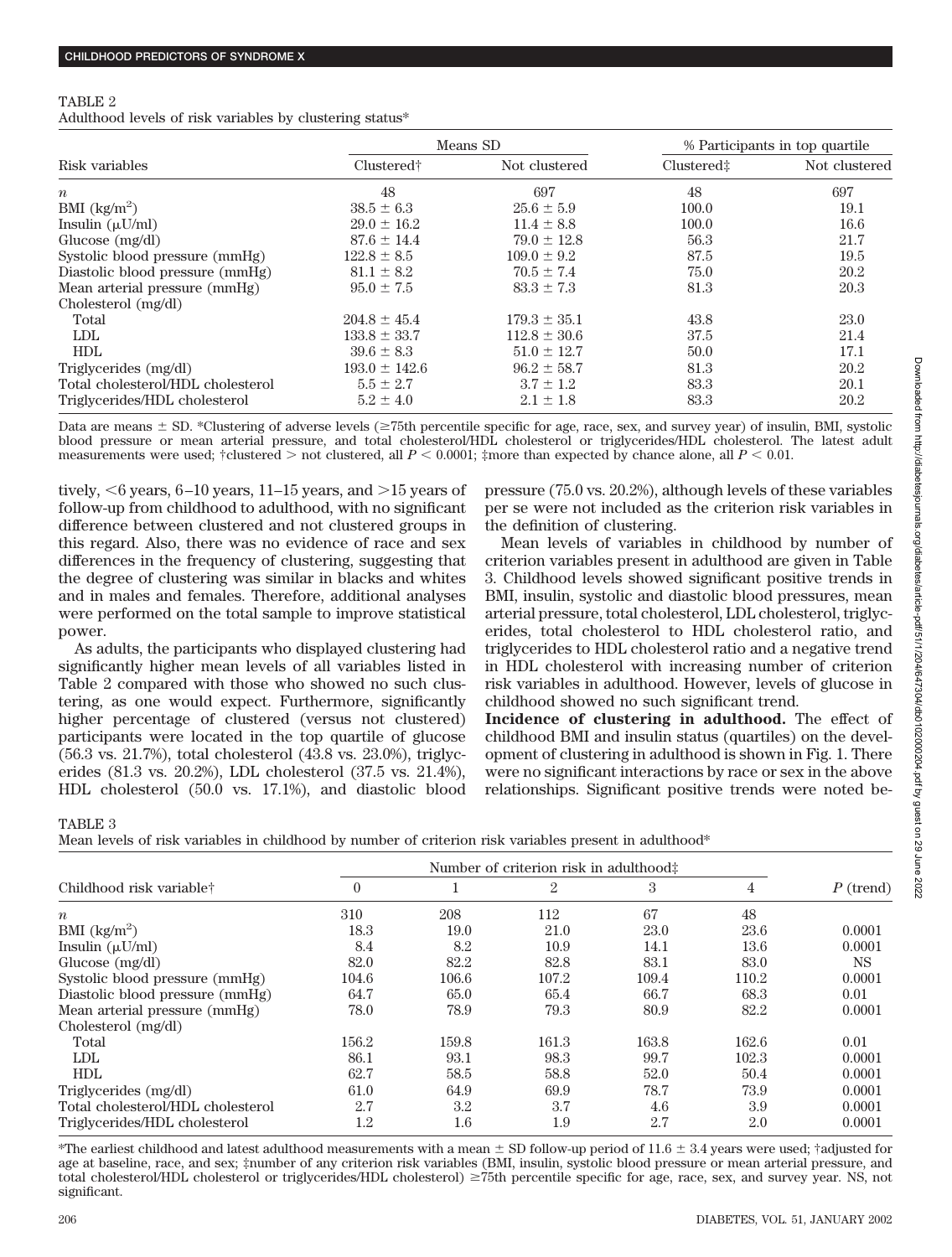

**FIG. 1. Incidence of clustering of risk variables of syndrome X in adulthood by childhood BMI (***A***) and insulin (***B***) quartiles. The earliest**  $childhood$  and latest adulthood measurements with a mean  $\pm$  SD follow-up period of  $11.6 \pm 3.4$  years were used. Only those without clustering in childhood  $(n = 718)$  were included in the analysis.

tween childhood BMI as well as insulin quartiles and the incidence of clustering. Children in the top quartile of BMI and insulin versus those in the bottom quartile were 11.7 and 3.6 times more likely to develop clustering, respectively, as adults (Table 4). Even after adjusting for childhood insulin levels, a high BMI in childhood was significantly associated with the incidence of clustering in adulthood. In contrast, adjustment for childhood BMI

TABLE 4

| Odds ratio of developing clustering of risk variables of syndrome |  |  |  |
|-------------------------------------------------------------------|--|--|--|
| X in adulthood based on childhood levels of BMI and insulin*      |  |  |  |

| Childhood quartiles†<br>$4 \text{ vs. } 1$ | Odds ratio: | 95% CI       |           |
|--------------------------------------------|-------------|--------------|-----------|
| <b>BMI</b>                                 |             |              |           |
| Unadjusted                                 | 11.7        | $3.4 - 39.7$ | 0.0001    |
| Adjusted for insulin§                      | 10.0        | $2.8 - 35.5$ | 0.001     |
| Insulin                                    |             |              |           |
| Unadjusted                                 | 3.6         | $1.5 - 8.7$  | 0.01      |
| Adjusted for BMI§                          | 1.8         | $0.7 - 4.7$  | <b>NS</b> |

\*The earliest childhood and latest adulthood measurements with a mean  $\pm$  SD follow-up period of 11.6  $\pm$  3.4 years were used; †specific for age, race, sex, and survey year (only those without clustering at baseline  $[n = 718]$  were included);  $\frac{1}{2}$  for developing clustering (defined as in Table 1) in adulthood; §childhood values.



**FIG. 2. The predicted probability of adulthood clustering of risk variables of syndrome X with increasing childhood BMI according to childhood insulin status. The earliest childhood and latest adulthood** measurements with a mean  $\pm$  SD follow-up period of  $11.6 \pm 3.6$  years **were used.**

eliminated the influence of childhood insulin on the incidence of clustering in adulthood.

**Predictor variables.** The best childhood risk variables (listed in Table 3) that could be used to predict clustering in adulthood were examined by a stepwise logistic regression model. The best-fitting model for the prediction of clustering in adulthood from the standardized (*z* score) childhood risk variables included only BMI and insulin:  $\log \text{odds} = -3.03 + 0.71* z \text{BMI} + 0.29* z \text{ insulin}.$ 

For someone at the race-, sex-, age-, and study year– specific mean levels of BMI and insulin  $(z)$ BMI = 0 and  $z$  insulin  $= 0$ ) in childhood, the predicted log odds and probability of adulthood clustering were  $-3.03$  and 0.05, respectively. With respect to increases in childhood BMI at constant insulin levels, each SD unit increase from the mean resulted in a 0.71-unit increase in the predicted log odds of clustering in adulthood; the predicted probability increased in a nonlinear manner, as illustrated in Fig. 2. A corresponding increase in childhood insulin at constant BMI increased the predicted log odds of clustering by only 0.29 units, with the predicted probability far less than that noted for BMI (data not shown).

In terms of odds ratios, children with BMI 1 SD above the mean versus those with the mean value were 2.03 times more likely to develop clustering as adults. In comparison, the odds of developing clustering in adulthood for corresponding increase in insulin was 1.33.

## **DISCUSSION**

In this community-based study, childhood adiposity, unlike insulin, was associated with the incidence of clustering of all four traditional components of syndrome X in adulthood. In addition, childhood adiposity remained as the strongest predictor of this clustering in adulthood, independent of the contributing effect of childhood insulin. This relationship was similar in males and females and in blacks and whites. To our knowledge, no comparable data on the relative contribution of childhood adiposity versus insulin to the risk of developing clustering of all four components of syndrome X in young adulthood are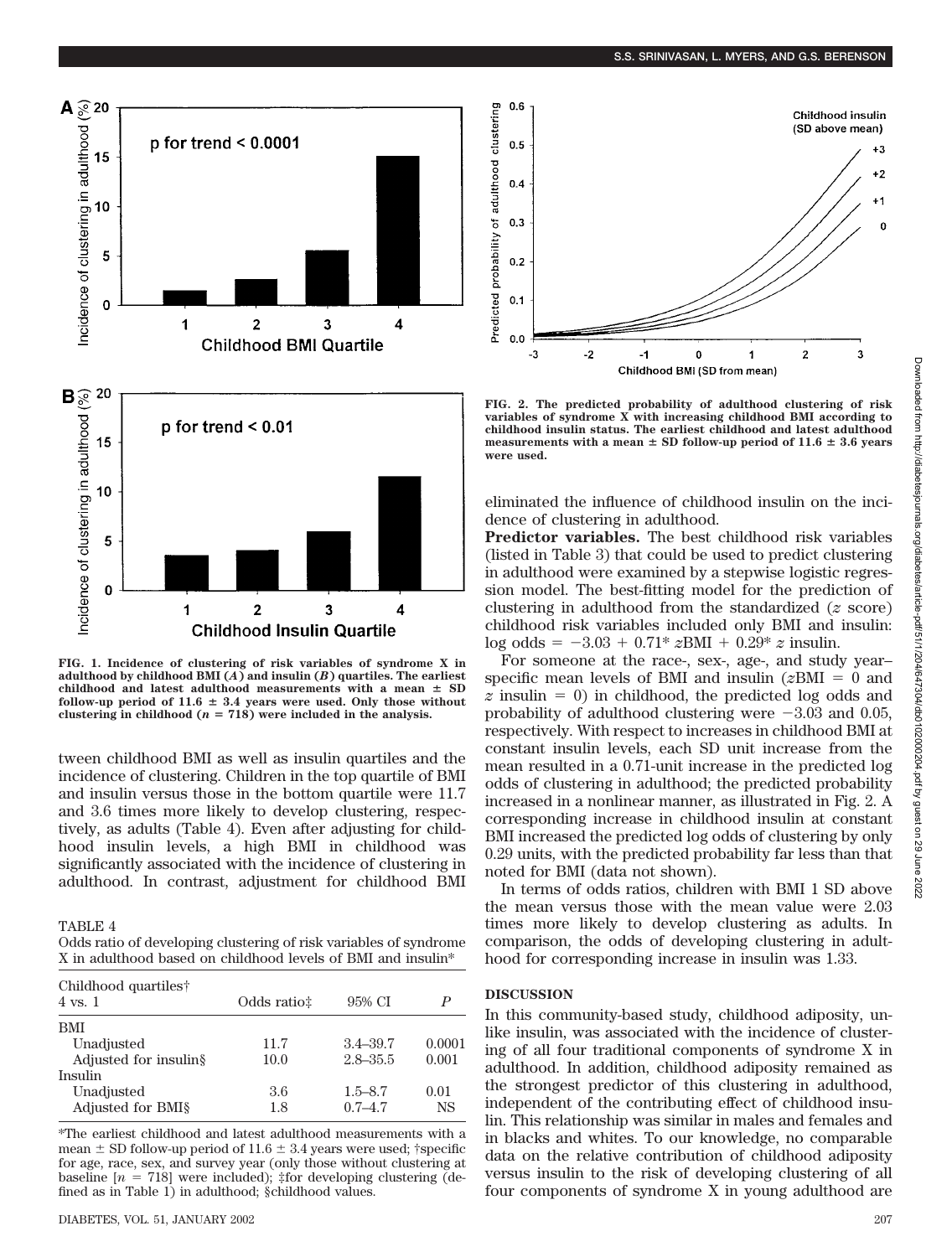available as part of the early natural history of the syndrome X in the general population.

In this study, childhood levels of adiposity, along with insulin, blood pressure, and lipoprotein variables, showed significant adverse changes with increasing number of syndrome X risk factors in adulthood. This is consistent with previous reports, including our own showing persistence of clustering of risk variables over time (9,29), with persistence of clustering from childhood to adulthood increasing progressively with childhood adiposity (9). Furthermore, it has been reported that overweight during childhood and adolescence is a determinant of risk variables of syndrome X in adulthood (30,31).

It is also apparent from the present study that the proportion of individuals who developed clustering as adults increased significantly with childhood adiposity (measured as BMI) as well as insulin levels. However, although a high childhood BMI was significantly associated with the incidence of clustering in adulthood even after adjusting for childhood insulin, a corresponding association with childhood insulin disappeared after adjusting for childhood BMI. Earlier longitudinal studies regarding the natural history of syndrome X showed only insulin (10,32) or both insulin and adiposity (12,24) as the antecedent factor(s). Most of these studies involved a relatively older adult population in whom the metabolic sequelae might already have been well-established in clinical terms. The present study's demonstration of the dependence of fasting insulin on body fatness underscores the pathogenic importance of childhood obesity in developing syndrome X.

Although insulin resistance is considered to play a pathogenic role in syndrome X (10,13–15) and the link between obesity and insulin resistance is well known (18–19), the question pertinent to the current study is whether obesity precedes or follows insulin resistance and the compensatory hyperinsulinemia. Conceptually, potential mechanisms have been proposed to explain the causality either way (33,34). With respect to children, studies in Pima Indian children found hyperinsulinemia to be a predictor of obesity (35). However, observations in this ethnic group with a strong genetic predisposition to hyperinsulinemia, insulin resistance, obesity, and type 2 diabetes may not be applicable to the general population. Relevant to this current study is our recent observations showing a temporal association between the degree of baseline adiposity and the incidence of hyperinsulinemia in children, adolescents, and young adults alike, independent of baseline insulin level (36).

In this study, the best-fitting model for predicting the probability of clustering in adulthood from childhood variables retained only adiposity and insulin. However, the predicted probability of adulthood clustering from childhood adiposity versus insulin was markedly stronger, with a curvilinear relationship. It is likely that childhood obesity and the attendant insulin resistance and hyperinsulinemia together may be integral to the prediction of clustering in adulthood.

Although the current longitudinal study cannot establish causality, several putative mechanisms link obesity and the attendant insulin resistance and hyperinsulinemia to other components of syndrome X. Excess body fat, especially visceral fat, mobilizes free fatty acids in the portal circulation, which in turn reduces hepatic clearance of insulin, causing peripheral hyperinsulinemia (19,37,38). Utilization of excess free fatty acids by muscle at the expense of glucose may contribute to the peripheral insulin resistance and compensatory hyperinsulinemia (39,40). Furthermore, increases in adipocyte-derived tumor necrosis factor- $\alpha$  and leptin in obesity have been invoked as a cause of insulin resistance (41,42). Under these conditions triglyceride (VLDL) levels rise as a result of excess hepatic triglyceride synthesis and/or reduced clearance from the circulation (43). In turn, decreases in HDL cholesterol levels ensue as a result of increases in the translocation of cholesteryl ester from HDL to VLDL in exchange for triglyceride and/or the rate of apolipoprotein A-I degradation (44).

With respect to blood pressure, hyperinsulinemia could raise the levels in different ways by *1*) increasing renal sodium retention, *2*) stimulating the sympathetic nervous system, *3*) disturbing cell membrane cation transport, and *4*) increasing the smooth muscle proliferation (13,14). Alternatively, obesity per se could raise blood pressure by adversely altering *1*) cardiac output, *2*) cardiac systolic and diastolic function, and *3*) renal-pressure natriuresis (45).

The present study has certain limitations. The adiposity was measured in terms of BMI, although it does not reflect body fatness exclusively. However, in this population, the trend in BMI was more closely paralleled by changes in the skinfold thicknesses and the ratio of subscapular to triceps skinfold thickness, measures of fat mass and fat distribution (30,46). Furthermore, it has been reported that the BMI was as good a predictor of risk variables such as blood pressure and glucose as was any other measure of body fat (47). Another limitation of this study is the use of fasting insulin as an indicator of hyperinsulinemia as well as insulin resistance, although these two variables are distinct metabolic entities that have a differential impact on syndrome X risk variables and their clustering (24,48). Furthermore, a measure of caution should be used in assessing the incidence of clustering of the four risk variables at follow-up because each of these variables is measured with varying degrees of precision.

In summary, childhood obesity is a powerful predictor of risk of developing a constellation of metabolic and hemodynamic disorders of syndrome X. Overnutrition in combination with a sedentary lifestyle, leading to obesity, are considered to play a major role in this process (13–14). Therefore, as a public health issue, our results when viewed in the context of the upward secular trend in the U.S. for being obese during childhood (46,49) underscore the importance of prevention and intervention of excessive weight gain early in life in the general population.

# **ACKNOWLEDGMENTS**

This study is supported by National Institutes of Health Grants HL-38844, from the National Heart, Blood and Lung Institute, and AG-16592, from the National Institute on Aging.

The Bogalusa Heart Study is a joint effort of many investigators and staff whose contributions are gratefully acknowledged. We especially thank the Bogalusa School System, teachers, parents, and, most important, the participants as children and young adults.